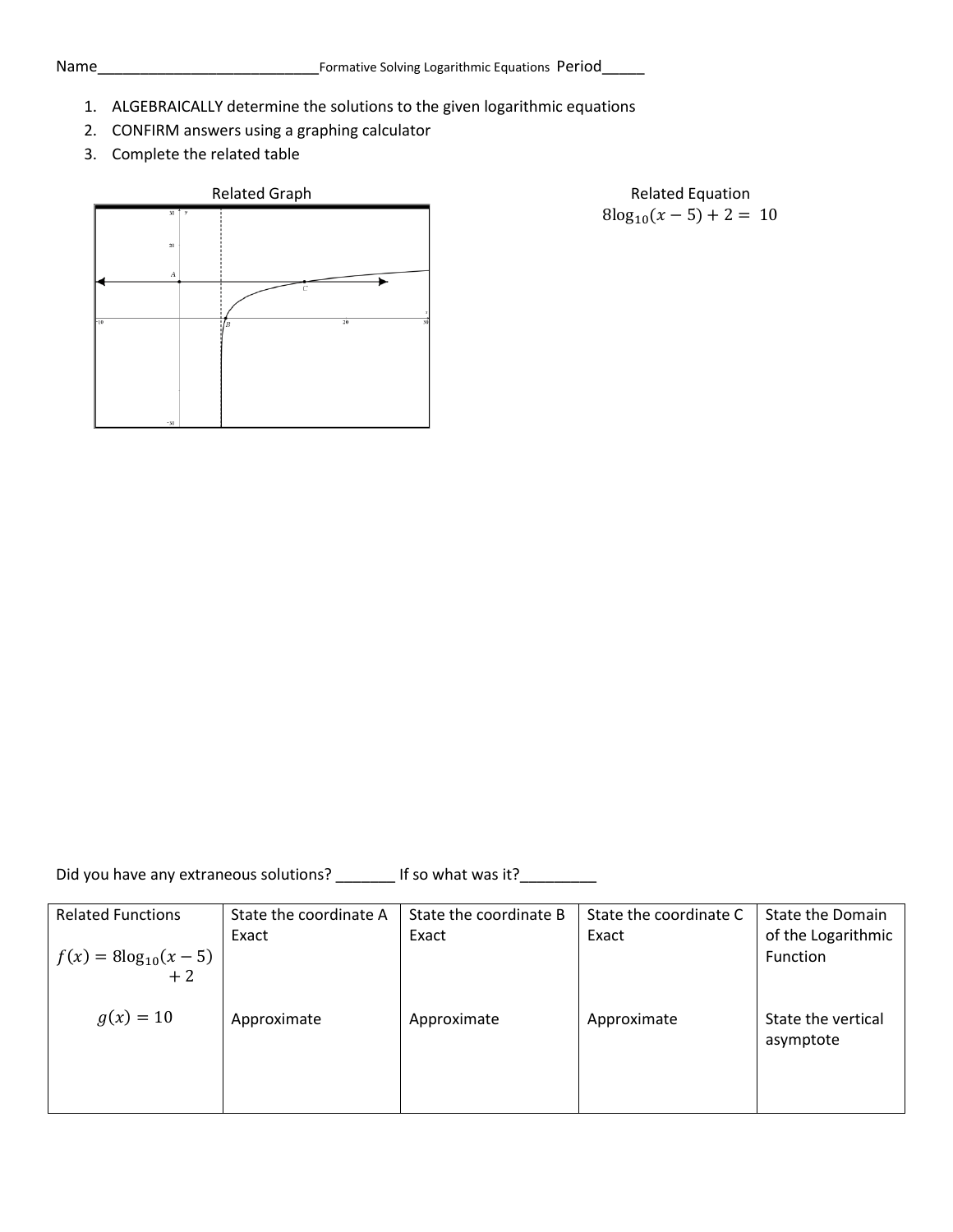Solve each of the following logarithmic equations

 $\log_8(x-10) + \log_8(x+10) = 2$ 

$$
\log_6(x-1) + \log_6(x+9) = \log_6(11)
$$

Did you have any extraneous solutions? \_\_\_\_\_\_\_

Did you have any extraneous solutions? \_\_\_\_\_\_\_\_

If so what was it?\_\_\_\_\_\_\_\_\_\_\_

If so what was it?\_\_\_\_\_\_\_\_\_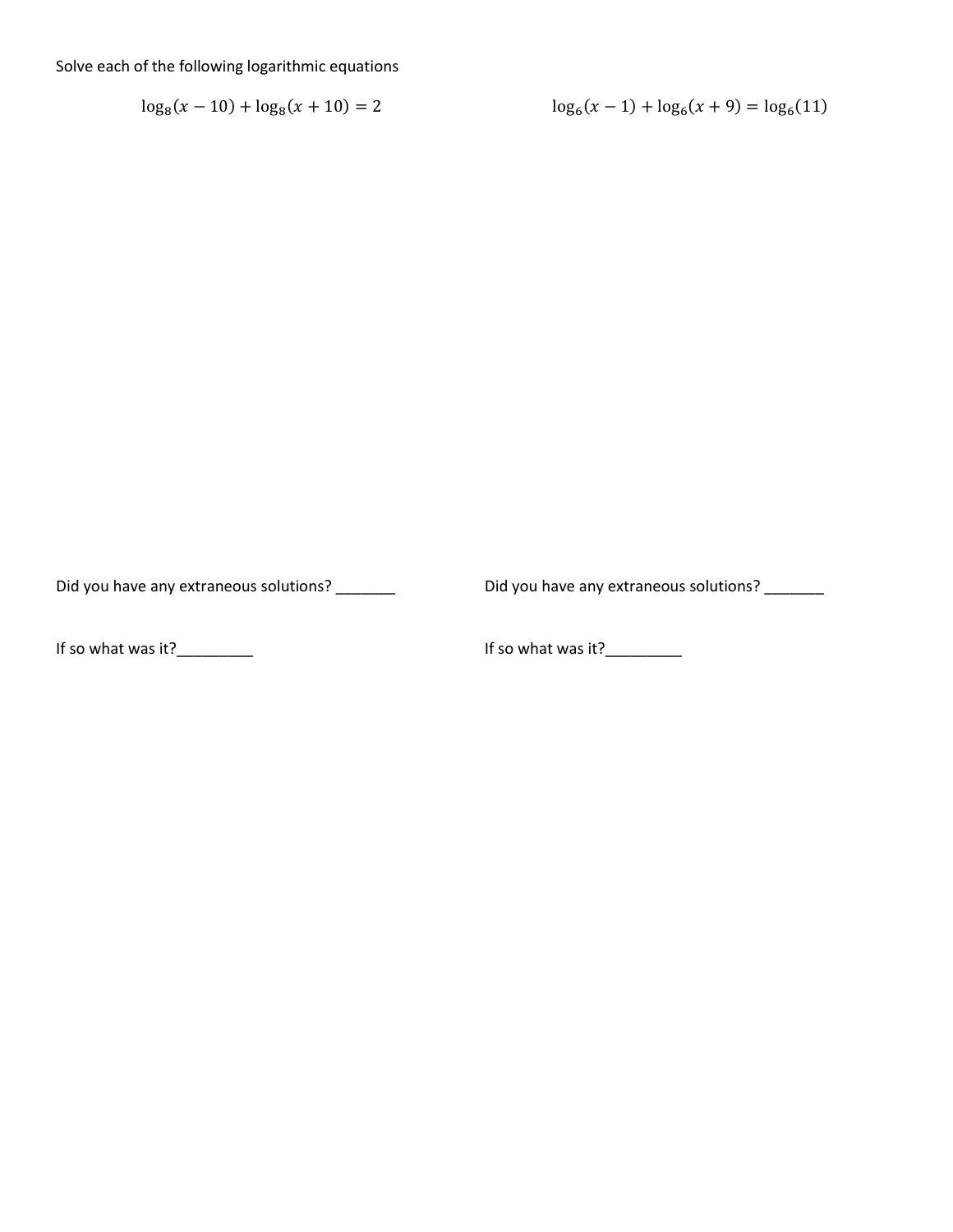- 1. ALGEBRAICALLY determine the solutions to the given logarithmic equations
- 2. CONFIRM answers using a graphing calculator
- 3. Complete the related table



Related Graph **Relation** Related Equation  $5\log_{10}(x+3) + 4 = 14$ 

Did you have any extraneous solutions? \_\_\_\_\_\_\_\_ If so what was it? \_\_\_\_\_\_\_\_\_\_\_\_\_

| <b>Related Functions</b>                        | State the<br>coordinate A | State the coordinate B<br>Exact | State the coordinate C<br>Exact | State the<br>coordinate D |
|-------------------------------------------------|---------------------------|---------------------------------|---------------------------------|---------------------------|
| $f(x) = 5\log_{10}(x+3) + 4$                    | Exact                     |                                 |                                 | Exact                     |
| $g(x) = 10$                                     |                           |                                 |                                 |                           |
| State the Domain of the<br>Logarithmic Function | Approximate               | Approximate                     | Approximate                     | Approximate               |
| State the vertical<br>asymptote                 |                           |                                 |                                 |                           |